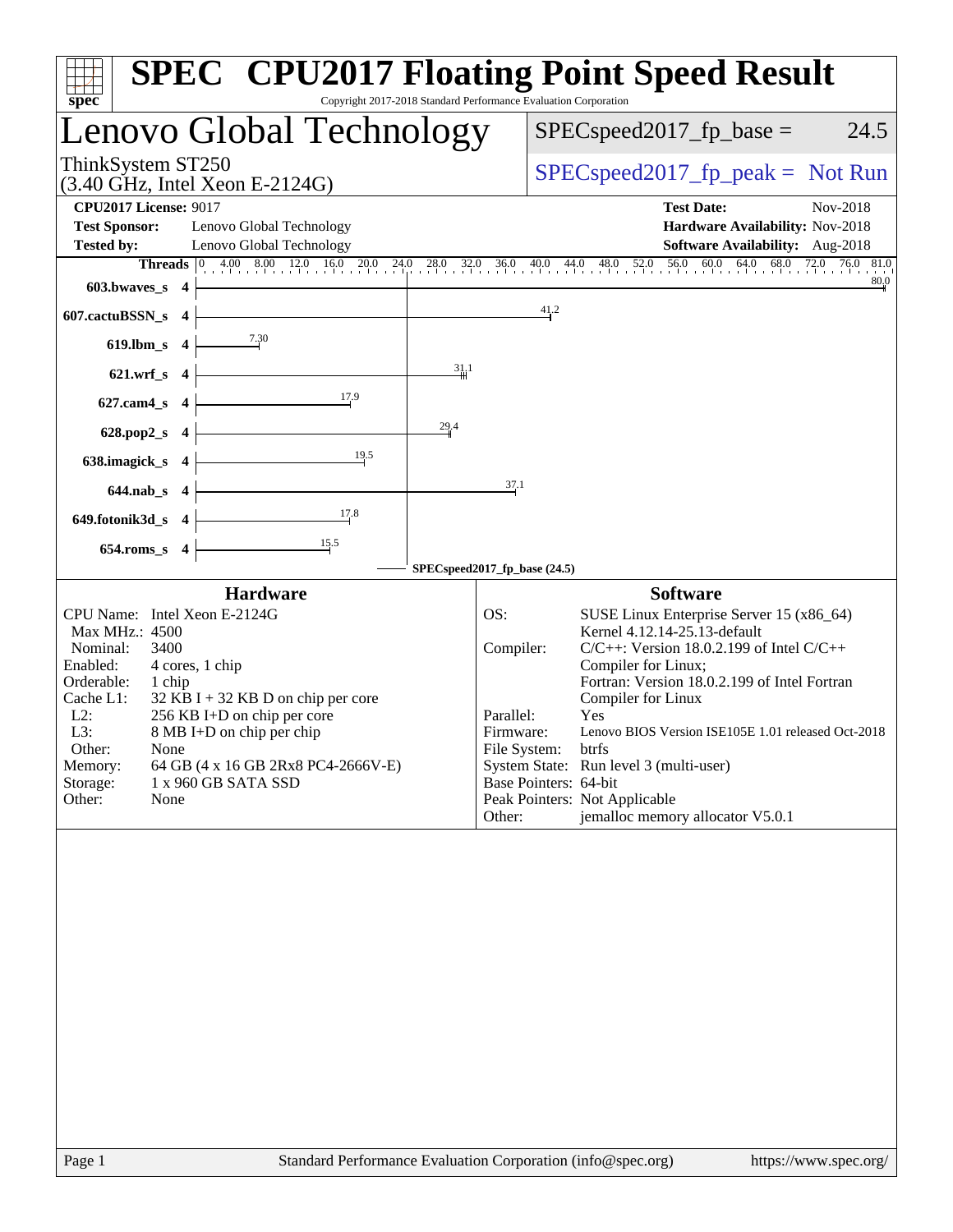

### **[SPEC CPU2017 Floating Point Speed Result](http://www.spec.org/auto/cpu2017/Docs/result-fields.html#SPECCPU2017FloatingPointSpeedResult)** Copyright 2017-2018 Standard Performance Evaluation Corporation

## Lenovo Global Technology

(3.40 GHz, Intel Xeon E-2124G)

ThinkSystem ST250  $SPEC speed2017$  [p\_peak = Not Run  $SPEC speed2017_fp\_base = 24.5$ 

**[Test Sponsor:](http://www.spec.org/auto/cpu2017/Docs/result-fields.html#TestSponsor)** Lenovo Global Technology **[Hardware Availability:](http://www.spec.org/auto/cpu2017/Docs/result-fields.html#HardwareAvailability)** Nov-2018 **[Tested by:](http://www.spec.org/auto/cpu2017/Docs/result-fields.html#Testedby)** Lenovo Global Technology **[Software Availability:](http://www.spec.org/auto/cpu2017/Docs/result-fields.html#SoftwareAvailability)** Aug-2018

**[CPU2017 License:](http://www.spec.org/auto/cpu2017/Docs/result-fields.html#CPU2017License)** 9017 **[Test Date:](http://www.spec.org/auto/cpu2017/Docs/result-fields.html#TestDate)** Nov-2018

### **[Results Table](http://www.spec.org/auto/cpu2017/Docs/result-fields.html#ResultsTable)**

|                             | <b>Base</b>                |                |                |                |             | <b>Peak</b>    |       |                |                |              |                |              |                |              |
|-----------------------------|----------------------------|----------------|----------------|----------------|-------------|----------------|-------|----------------|----------------|--------------|----------------|--------------|----------------|--------------|
| <b>Benchmark</b>            | <b>Threads</b>             | <b>Seconds</b> | Ratio          | <b>Seconds</b> | Ratio       | <b>Seconds</b> | Ratio | <b>Threads</b> | <b>Seconds</b> | <b>Ratio</b> | <b>Seconds</b> | <b>Ratio</b> | <b>Seconds</b> | <b>Ratio</b> |
| 603.bwayes s                | 4                          | 737            | 80.1           | 738            | 79.9        | 738            | 80.0  |                |                |              |                |              |                |              |
| 607.cactuBSSN s             |                            | 405            | 41.2           | 405            | 41.1        | 405            | 41.2  |                |                |              |                |              |                |              |
| $619.$ lbm s                | 4                          | 717            | 7.30           | 717            | 7.31        | 718            | 7.30  |                |                |              |                |              |                |              |
| $621.wrf$ s                 | 4                          | 425            | 31.1           | 430            | 30.8        | 422            | 31.4  |                |                |              |                |              |                |              |
| $627$ .cam $4$ <sub>s</sub> | 4                          | 496            | 17.9           | 495            | 17.9        | 495            | 17.9  |                |                |              |                |              |                |              |
| $628.pop2_s$                | 4                          | 404            | 29.4           | 404            | 29.4        | 402            | 29.5  |                |                |              |                |              |                |              |
| 638.imagick_s               | 4                          | 739            | 19.5           | 739            | 19.5        | 739            | 19.5  |                |                |              |                |              |                |              |
| $644$ .nab s                | 4                          | 471            | 37.1           | 471            | 37.1        | 471            | 37.1  |                |                |              |                |              |                |              |
| 649.fotonik3d s             | 4                          | 511            | 17.8           | <u>511</u>     | <b>17.8</b> | 511            | 17.8  |                |                |              |                |              |                |              |
| $654$ .roms s               | 4                          | 1013           | 15.5           | 1013           | 15.5        | 1014           | 15.5  |                |                |              |                |              |                |              |
|                             | $SPEC speed2017$ fp base = |                | 24.5           |                |             |                |       |                |                |              |                |              |                |              |
|                             | $SPECspeed2017_fp\_peak =$ |                | <b>Not Run</b> |                |             |                |       |                |                |              |                |              |                |              |

Results appear in the [order in which they were run.](http://www.spec.org/auto/cpu2017/Docs/result-fields.html#RunOrder) Bold underlined text [indicates a median measurement](http://www.spec.org/auto/cpu2017/Docs/result-fields.html#Median).

### **[Operating System Notes](http://www.spec.org/auto/cpu2017/Docs/result-fields.html#OperatingSystemNotes)**

Stack size set to unlimited using "ulimit -s unlimited"

## **[General Notes](http://www.spec.org/auto/cpu2017/Docs/result-fields.html#GeneralNotes)**

Environment variables set by runcpu before the start of the run: KMP\_AFFINITY = "granularity=fine,compact" LD\_LIBRARY\_PATH = "/home/cpu2017-1.0.5-ic18.0u2/lib/ia32:/home/cpu2017-1.0.5-ic18.0u2/lib/intel64" LD\_LIBRARY\_PATH = "\$LD\_LIBRARY\_PATH:/home/cpu2017-1.0.5-ic18.0u2/je5.0.1-32:/home/cpu2017-1.0.5-ic18.0u2/je5.0.1-64" OMP\_STACKSIZE = "192M"

 Binaries compiled on a system with 1x Intel Core i7-6700K CPU + 32GB RAM memory using Redhat Enterprise Linux 7.5 Transparent Huge Pages enabled by default Prior to runcpu invocation Filesystem page cache synced and cleared with: sync; echo 3> /proc/sys/vm/drop\_caches Yes: The test sponsor attests, as of date of publication, that CVE-2017-5754 (Meltdown) is mitigated in the system as tested and documented. Yes: The test sponsor attests, as of date of publication, that CVE-2017-5753 (Spectre variant 1) is mitigated in the system as tested and documented. Yes: The test sponsor attests, as of date of publication, that CVE-2017-5715 (Spectre variant 2) is mitigated in the system as tested and documented. jemalloc, a general purpose malloc implementation built with the RedHat Enterprise 7.5, and the system compiler gcc 4.8.5 sources available from jemalloc.net or <https://github.com/jemalloc/jemalloc/releases>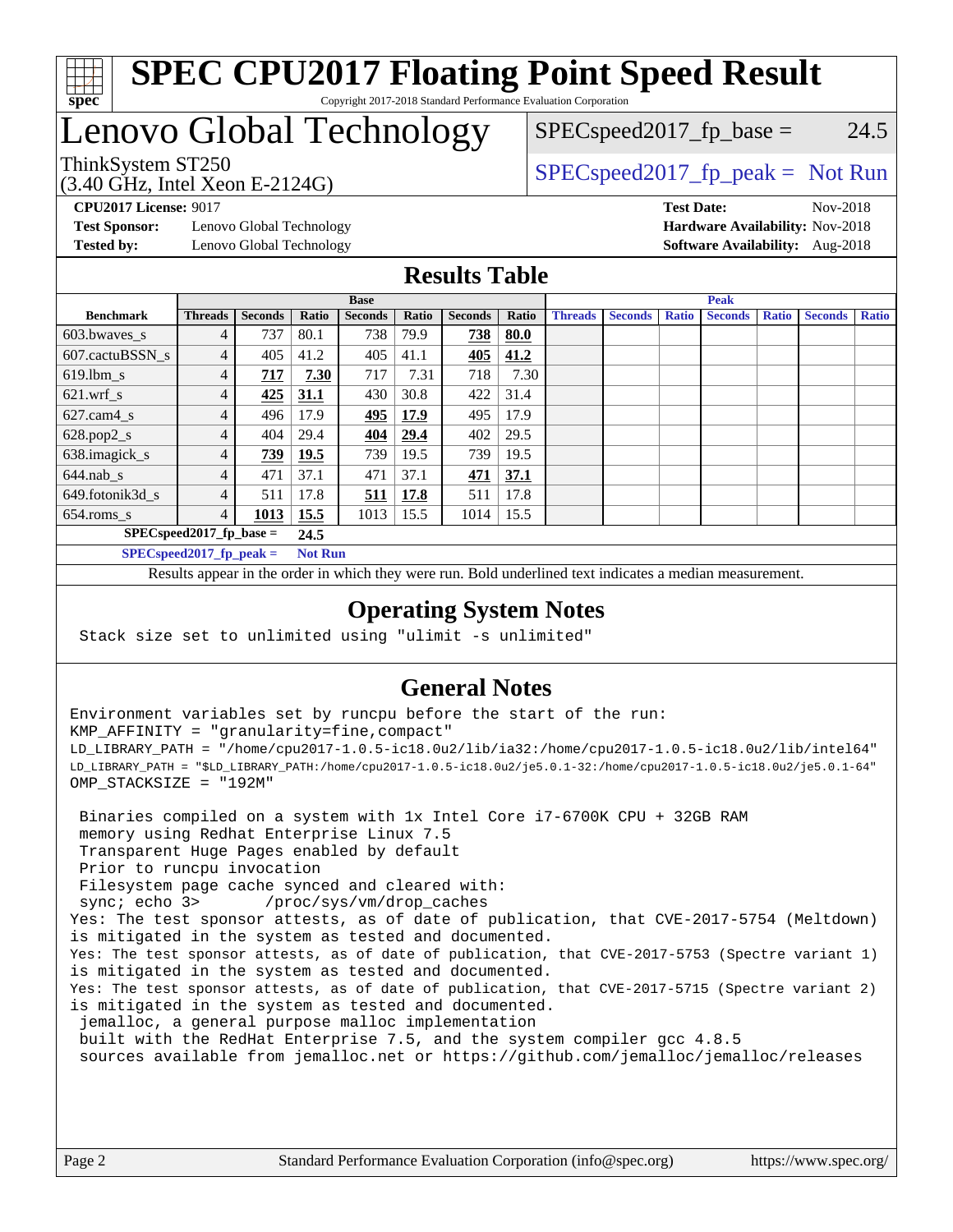| Lenovo Global Technology                                                                                                                                                                                                                                                                                                            |                                                 | $SPEC speed2017_fp\_base =$                                                                                                                                 | 24.5     |
|-------------------------------------------------------------------------------------------------------------------------------------------------------------------------------------------------------------------------------------------------------------------------------------------------------------------------------------|-------------------------------------------------|-------------------------------------------------------------------------------------------------------------------------------------------------------------|----------|
| ThinkSystem ST250<br>$(3.40 \text{ GHz}, \text{Intel Xeon E-2124G})$                                                                                                                                                                                                                                                                |                                                 | $SPEC speed2017_fp\_peak = Not Run$                                                                                                                         |          |
| <b>CPU2017 License: 9017</b>                                                                                                                                                                                                                                                                                                        |                                                 | <b>Test Date:</b>                                                                                                                                           | Nov-2018 |
| <b>Test Sponsor:</b><br>Lenovo Global Technology                                                                                                                                                                                                                                                                                    |                                                 | Hardware Availability: Nov-2018                                                                                                                             |          |
| <b>Tested by:</b><br>Lenovo Global Technology                                                                                                                                                                                                                                                                                       |                                                 | Software Availability: Aug-2018                                                                                                                             |          |
|                                                                                                                                                                                                                                                                                                                                     | <b>Platform Notes</b>                           |                                                                                                                                                             |          |
| BIOS configuration:<br>Choose Operating Mode set to Maximum Performance<br>Choose Operating Mode set to Custom Mode<br>CPU P-state Control set to Legacy<br>Sysinfo program /home/cpu2017-1.0.5-ic18.0u2/bin/sysinfo<br>Rev: r5974 of 2018-05-19 9bcde8f2999c33d61f64985e45859ea9<br>running on linux-nnmv Fri Nov 23 18:40:10 2018 |                                                 |                                                                                                                                                             |          |
| SUT (System Under Test) info as seen by some common utilities.<br>For more information on this section, see<br>https://www.spec.org/cpu2017/Docs/config.html#sysinfo                                                                                                                                                                |                                                 |                                                                                                                                                             |          |
| From /proc/cpuinfo<br>model name : Intel(R) Xeon(R) E-2124G CPU @ 3.40GHz<br>"physical id"s (chips)<br>1                                                                                                                                                                                                                            |                                                 |                                                                                                                                                             |          |
| 4 "processors"<br>cpu cores : 4<br>siblings : 4<br>physical 0: cores 0 1 2 3                                                                                                                                                                                                                                                        |                                                 | cores, siblings (Caution: counting these is hw and system dependent. The following<br>excerpts from /proc/cpuinfo might not be reliable. Use with caution.) |          |
| From 1scpu:                                                                                                                                                                                                                                                                                                                         |                                                 |                                                                                                                                                             |          |
| Architecture:                                                                                                                                                                                                                                                                                                                       | x86 64                                          |                                                                                                                                                             |          |
| $CPU$ op-mode( $s$ ):                                                                                                                                                                                                                                                                                                               | $32$ -bit, $64$ -bit                            |                                                                                                                                                             |          |
| Byte Order:                                                                                                                                                                                                                                                                                                                         | Little Endian                                   |                                                                                                                                                             |          |
| CPU(s):                                                                                                                                                                                                                                                                                                                             | 4                                               |                                                                                                                                                             |          |
| On-line CPU(s) list: $0-3$<br>Thread(s) per core:                                                                                                                                                                                                                                                                                   | 1                                               |                                                                                                                                                             |          |
| Core(s) per socket:                                                                                                                                                                                                                                                                                                                 | 4                                               |                                                                                                                                                             |          |
| Socket(s):                                                                                                                                                                                                                                                                                                                          | 1                                               |                                                                                                                                                             |          |
| NUMA $node(s)$ :                                                                                                                                                                                                                                                                                                                    | 1                                               |                                                                                                                                                             |          |
| Vendor ID:                                                                                                                                                                                                                                                                                                                          | GenuineIntel                                    |                                                                                                                                                             |          |
| CPU family:                                                                                                                                                                                                                                                                                                                         | 6                                               |                                                                                                                                                             |          |
| Model:<br>Model name:                                                                                                                                                                                                                                                                                                               | 158<br>$Intel(R) Xeon(R) E-2124G CPU @ 3.40GHz$ |                                                                                                                                                             |          |
| Stepping:                                                                                                                                                                                                                                                                                                                           | 10                                              |                                                                                                                                                             |          |
| CPU MHz:                                                                                                                                                                                                                                                                                                                            | 3400.000                                        |                                                                                                                                                             |          |
| $CPU$ max $MHz:$                                                                                                                                                                                                                                                                                                                    | 4500.0000                                       |                                                                                                                                                             |          |
| CPU min MHz:                                                                                                                                                                                                                                                                                                                        | 800.0000                                        |                                                                                                                                                             |          |
| BogoMIPS:                                                                                                                                                                                                                                                                                                                           | 6816.00                                         |                                                                                                                                                             |          |
| Virtualization:<br>Lld cache:                                                                                                                                                                                                                                                                                                       | $VT - x$<br>32K                                 |                                                                                                                                                             |          |
| Lli cache:                                                                                                                                                                                                                                                                                                                          | 32K                                             |                                                                                                                                                             |          |
| L2 cache:                                                                                                                                                                                                                                                                                                                           | 256K                                            |                                                                                                                                                             |          |
| L3 cache:<br>NUMA node0 CPU(s):                                                                                                                                                                                                                                                                                                     | 8192K<br>$0 - 3$                                |                                                                                                                                                             |          |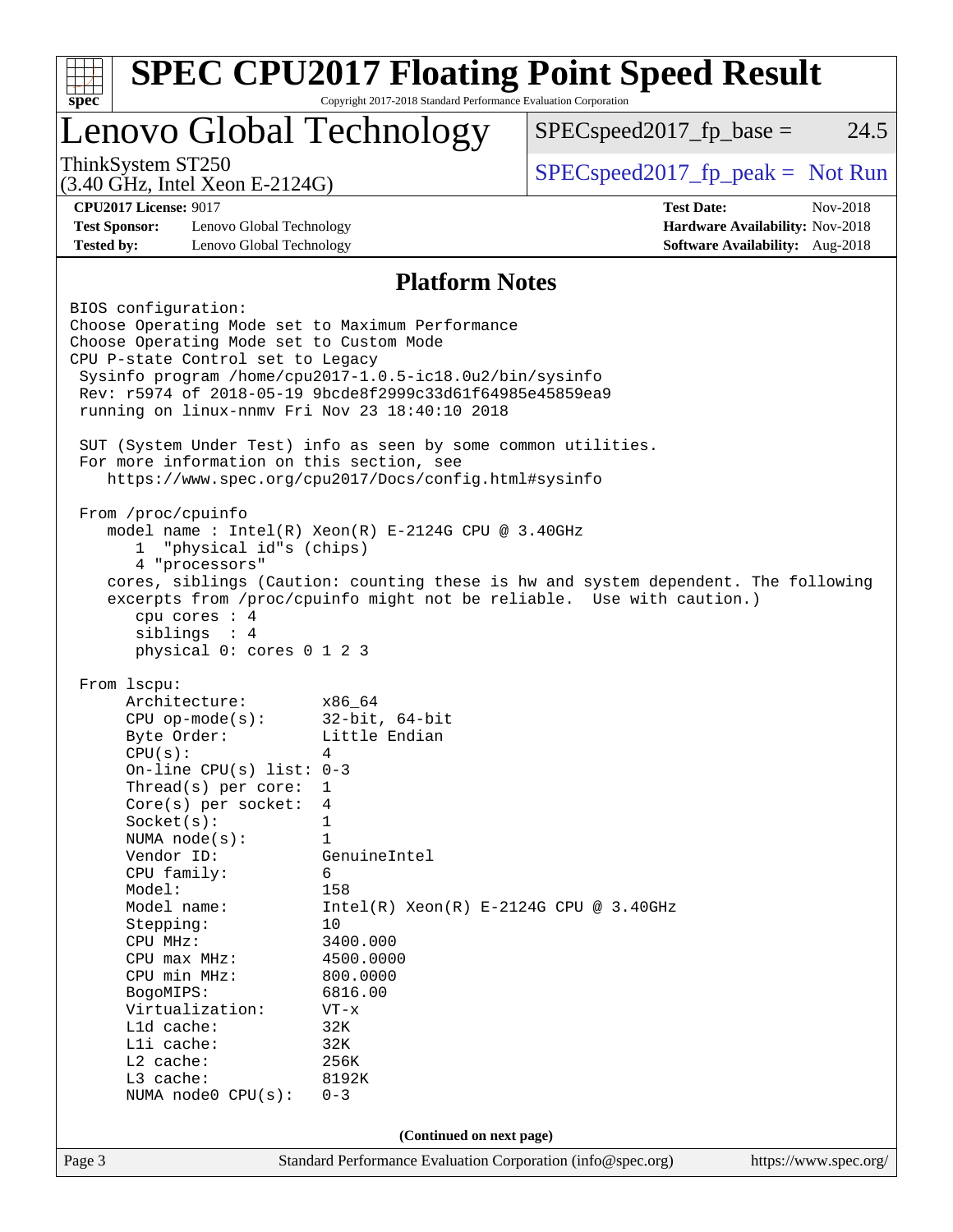

**(Continued on next page)**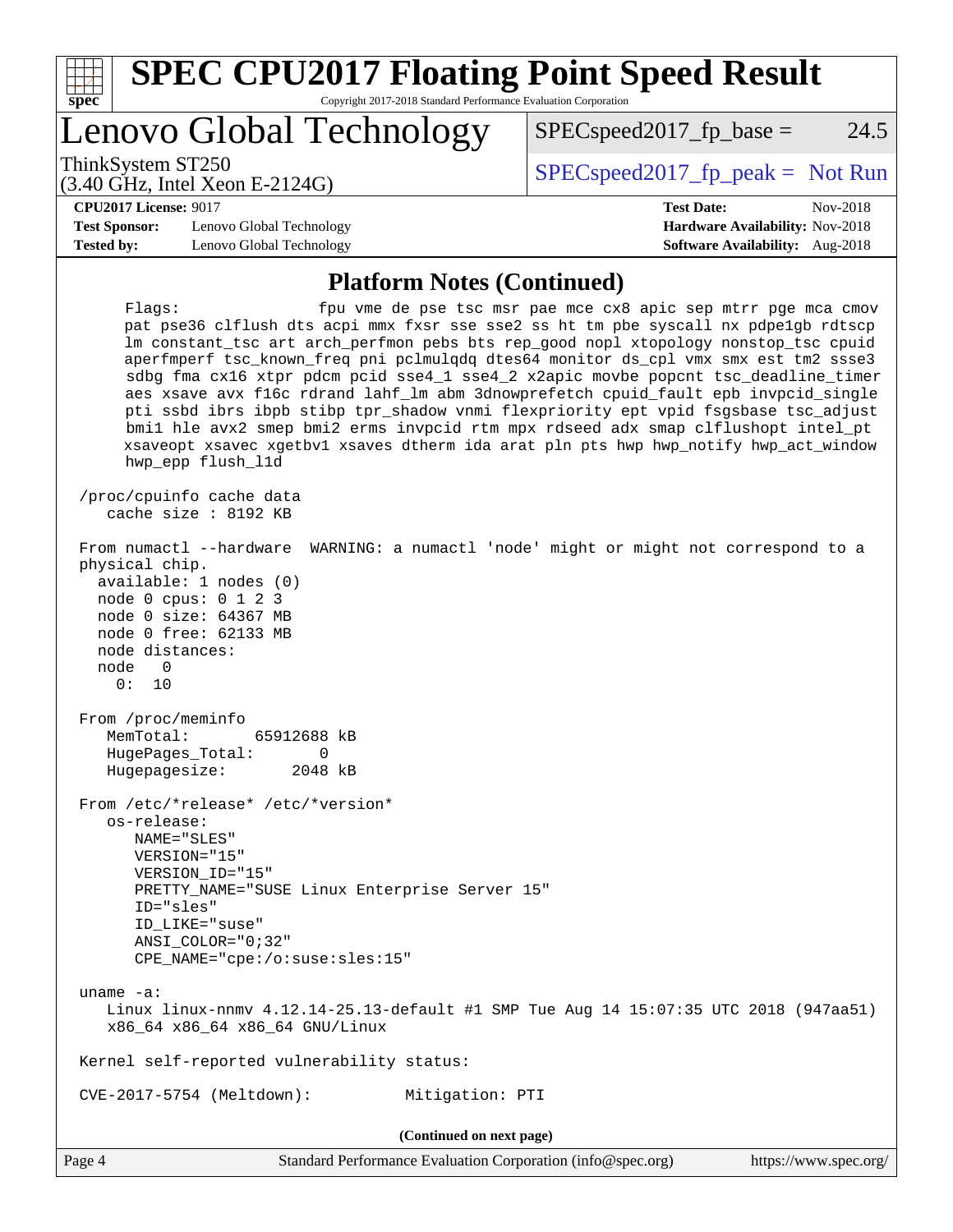

# **[SPEC CPU2017 Floating Point Speed Result](http://www.spec.org/auto/cpu2017/Docs/result-fields.html#SPECCPU2017FloatingPointSpeedResult)**

Copyright 2017-2018 Standard Performance Evaluation Corporation

## Lenovo Global Technology

ThinkSystem ST250  $SPEC speed2017$  [p\_peak = Not Run

 $SPEC speed2017_fp\_base = 24.5$ 

(3.40 GHz, Intel Xeon E-2124G)

**[Test Sponsor:](http://www.spec.org/auto/cpu2017/Docs/result-fields.html#TestSponsor)** Lenovo Global Technology **[Hardware Availability:](http://www.spec.org/auto/cpu2017/Docs/result-fields.html#HardwareAvailability)** Nov-2018 **[Tested by:](http://www.spec.org/auto/cpu2017/Docs/result-fields.html#Testedby)** Lenovo Global Technology **[Software Availability:](http://www.spec.org/auto/cpu2017/Docs/result-fields.html#SoftwareAvailability)** Aug-2018

**[CPU2017 License:](http://www.spec.org/auto/cpu2017/Docs/result-fields.html#CPU2017License)** 9017 **[Test Date:](http://www.spec.org/auto/cpu2017/Docs/result-fields.html#TestDate)** Nov-2018

#### **[Platform Notes \(Continued\)](http://www.spec.org/auto/cpu2017/Docs/result-fields.html#PlatformNotes)**

 CVE-2017-5753 (Spectre variant 1): Mitigation: \_\_user pointer sanitization CVE-2017-5715 (Spectre variant 2): Mitigation: Indirect Branch Restricted Speculation, IBPB, IBRS\_FW

run-level 3 Nov 23 09:51

 SPEC is set to: /home/cpu2017-1.0.5-ic18.0u2 Filesystem Type Size Used Avail Use% Mounted on /dev/sda2 btrfs 895G 18G 876G 2% /home

 Additional information from dmidecode follows. WARNING: Use caution when you interpret this section. The 'dmidecode' program reads system data which is "intended to allow hardware to be accurately determined", but the intent may not be met, as there are frequent changes to hardware, firmware, and the "DMTF SMBIOS" standard. BIOS Lenovo -[ISE105E-1.01]- 10/11/2018

 Memory: 4x Micron 18ASF2G72AZ-2G6D1 16 GB 2 rank 2666

(End of data from sysinfo program)

### **[Compiler Version Notes](http://www.spec.org/auto/cpu2017/Docs/result-fields.html#CompilerVersionNotes)**

| $619.1$ bm_s(base) $638.imagick_s(base)$ $644.nab_s(base)$<br>CC.                                                                                                   |
|---------------------------------------------------------------------------------------------------------------------------------------------------------------------|
| icc (ICC) 18.0.2 20180210<br>Copyright (C) 1985-2018 Intel Corporation. All rights reserved.                                                                        |
| FC 607.cactuBSSN s(base)                                                                                                                                            |
| icpc (ICC) 18.0.2 20180210<br>Copyright (C) 1985-2018 Intel Corporation. All rights reserved.<br>icc (ICC) 18.0.2 20180210                                          |
| Copyright (C) 1985-2018 Intel Corporation. All rights reserved.<br>ifort (IFORT) 18.0.2 20180210<br>Copyright (C) 1985-2018 Intel Corporation. All rights reserved. |
|                                                                                                                                                                     |
| 603.bwaves $s(base)$ 649.fotonik3d $s(base)$ 654.roms $s(base)$<br>FC.                                                                                              |
| ifort (IFORT) 18.0.2 20180210<br>Copyright (C) 1985-2018 Intel Corporation. All rights reserved.                                                                    |
| (Continued on next page)                                                                                                                                            |
|                                                                                                                                                                     |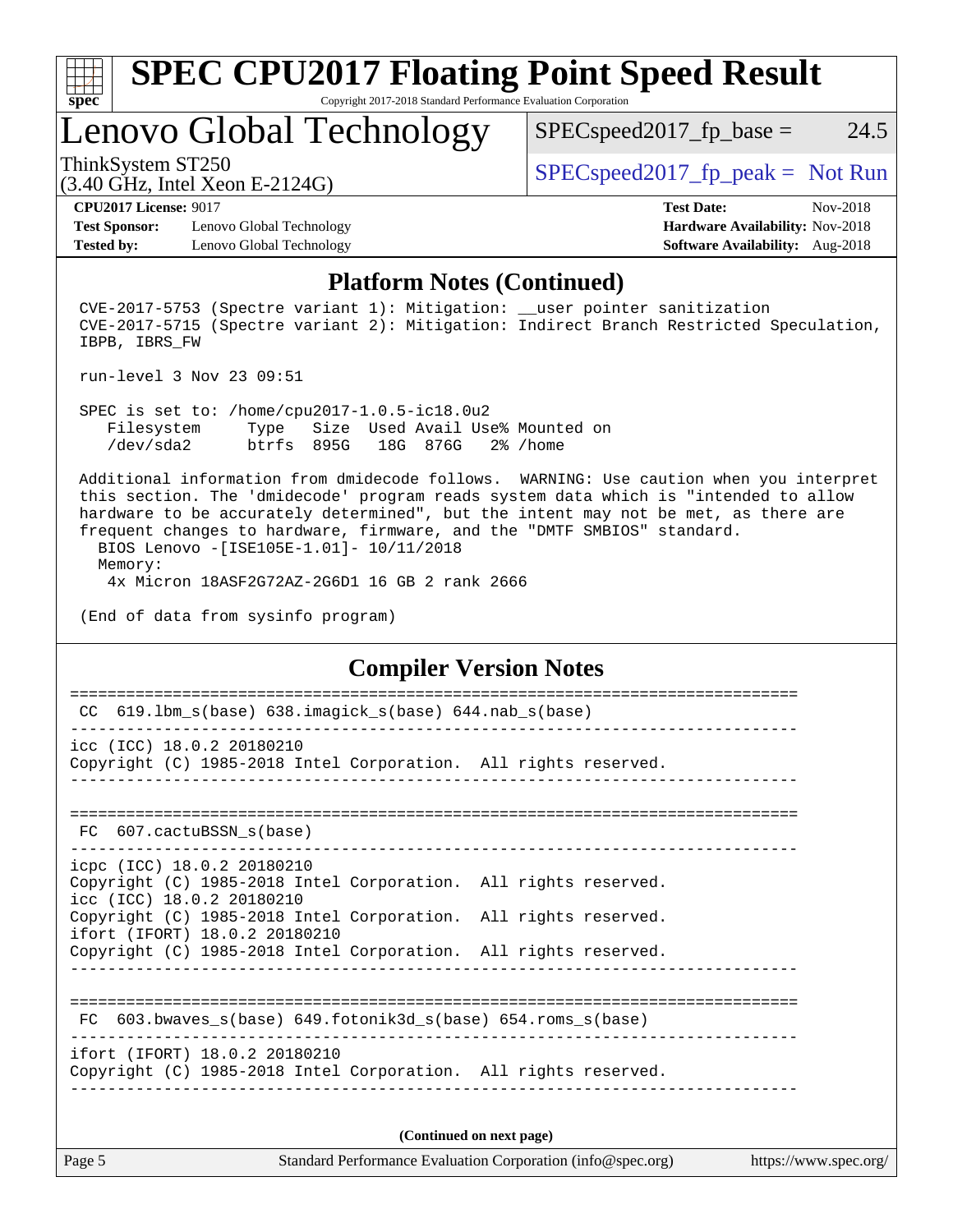

### **[SPEC CPU2017 Floating Point Speed Result](http://www.spec.org/auto/cpu2017/Docs/result-fields.html#SPECCPU2017FloatingPointSpeedResult)** Copyright 2017-2018 Standard Performance Evaluation Corporation

# Lenovo Global Technology

 $SPEC speed2017_fp\_base = 24.5$ 

(3.40 GHz, Intel Xeon E-2124G)

ThinkSystem ST250  $SPEC speed2017$  [p\_peak = Not Run

**[Test Sponsor:](http://www.spec.org/auto/cpu2017/Docs/result-fields.html#TestSponsor)** Lenovo Global Technology **[Hardware Availability:](http://www.spec.org/auto/cpu2017/Docs/result-fields.html#HardwareAvailability)** Nov-2018 **[Tested by:](http://www.spec.org/auto/cpu2017/Docs/result-fields.html#Testedby)** Lenovo Global Technology **[Software Availability:](http://www.spec.org/auto/cpu2017/Docs/result-fields.html#SoftwareAvailability)** Aug-2018

**[CPU2017 License:](http://www.spec.org/auto/cpu2017/Docs/result-fields.html#CPU2017License)** 9017 **[Test Date:](http://www.spec.org/auto/cpu2017/Docs/result-fields.html#TestDate)** Nov-2018

## **[Compiler Version Notes \(Continued\)](http://www.spec.org/auto/cpu2017/Docs/result-fields.html#CompilerVersionNotes)**

============================================================================== CC 621.wrf\_s(base) 627.cam4\_s(base) 628.pop2\_s(base) ----------------------------------------------------------------------------- ifort (IFORT) 18.0.2 20180210 Copyright (C) 1985-2018 Intel Corporation. All rights reserved. icc (ICC) 18.0.2 20180210 Copyright (C) 1985-2018 Intel Corporation. All rights reserved. ------------------------------------------------------------------------------

## **[Base Compiler Invocation](http://www.spec.org/auto/cpu2017/Docs/result-fields.html#BaseCompilerInvocation)**

[C benchmarks](http://www.spec.org/auto/cpu2017/Docs/result-fields.html#Cbenchmarks):  $icc - m64 - std = c11$ 

[Fortran benchmarks](http://www.spec.org/auto/cpu2017/Docs/result-fields.html#Fortranbenchmarks): [ifort -m64](http://www.spec.org/cpu2017/results/res2018q4/cpu2017-20181126-09896.flags.html#user_FCbase_intel_ifort_64bit_24f2bb282fbaeffd6157abe4f878425411749daecae9a33200eee2bee2fe76f3b89351d69a8130dd5949958ce389cf37ff59a95e7a40d588e8d3a57e0c3fd751)

[Benchmarks using both Fortran and C](http://www.spec.org/auto/cpu2017/Docs/result-fields.html#BenchmarksusingbothFortranandC): [ifort -m64](http://www.spec.org/cpu2017/results/res2018q4/cpu2017-20181126-09896.flags.html#user_CC_FCbase_intel_ifort_64bit_24f2bb282fbaeffd6157abe4f878425411749daecae9a33200eee2bee2fe76f3b89351d69a8130dd5949958ce389cf37ff59a95e7a40d588e8d3a57e0c3fd751) [icc -m64 -std=c11](http://www.spec.org/cpu2017/results/res2018q4/cpu2017-20181126-09896.flags.html#user_CC_FCbase_intel_icc_64bit_c11_33ee0cdaae7deeeab2a9725423ba97205ce30f63b9926c2519791662299b76a0318f32ddfffdc46587804de3178b4f9328c46fa7c2b0cd779d7a61945c91cd35)

[Benchmarks using Fortran, C, and C++:](http://www.spec.org/auto/cpu2017/Docs/result-fields.html#BenchmarksusingFortranCandCXX) [icpc -m64](http://www.spec.org/cpu2017/results/res2018q4/cpu2017-20181126-09896.flags.html#user_CC_CXX_FCbase_intel_icpc_64bit_4ecb2543ae3f1412ef961e0650ca070fec7b7afdcd6ed48761b84423119d1bf6bdf5cad15b44d48e7256388bc77273b966e5eb805aefd121eb22e9299b2ec9d9) [icc -m64 -std=c11](http://www.spec.org/cpu2017/results/res2018q4/cpu2017-20181126-09896.flags.html#user_CC_CXX_FCbase_intel_icc_64bit_c11_33ee0cdaae7deeeab2a9725423ba97205ce30f63b9926c2519791662299b76a0318f32ddfffdc46587804de3178b4f9328c46fa7c2b0cd779d7a61945c91cd35) [ifort -m64](http://www.spec.org/cpu2017/results/res2018q4/cpu2017-20181126-09896.flags.html#user_CC_CXX_FCbase_intel_ifort_64bit_24f2bb282fbaeffd6157abe4f878425411749daecae9a33200eee2bee2fe76f3b89351d69a8130dd5949958ce389cf37ff59a95e7a40d588e8d3a57e0c3fd751)

## **[Base Portability Flags](http://www.spec.org/auto/cpu2017/Docs/result-fields.html#BasePortabilityFlags)**

 603.bwaves\_s: [-DSPEC\\_LP64](http://www.spec.org/cpu2017/results/res2018q4/cpu2017-20181126-09896.flags.html#suite_basePORTABILITY603_bwaves_s_DSPEC_LP64) 607.cactuBSSN\_s: [-DSPEC\\_LP64](http://www.spec.org/cpu2017/results/res2018q4/cpu2017-20181126-09896.flags.html#suite_basePORTABILITY607_cactuBSSN_s_DSPEC_LP64) 619.lbm\_s: [-DSPEC\\_LP64](http://www.spec.org/cpu2017/results/res2018q4/cpu2017-20181126-09896.flags.html#suite_basePORTABILITY619_lbm_s_DSPEC_LP64) 621.wrf\_s: [-DSPEC\\_LP64](http://www.spec.org/cpu2017/results/res2018q4/cpu2017-20181126-09896.flags.html#suite_basePORTABILITY621_wrf_s_DSPEC_LP64) [-DSPEC\\_CASE\\_FLAG](http://www.spec.org/cpu2017/results/res2018q4/cpu2017-20181126-09896.flags.html#b621.wrf_s_baseCPORTABILITY_DSPEC_CASE_FLAG) [-convert big\\_endian](http://www.spec.org/cpu2017/results/res2018q4/cpu2017-20181126-09896.flags.html#user_baseFPORTABILITY621_wrf_s_convert_big_endian_c3194028bc08c63ac5d04de18c48ce6d347e4e562e8892b8bdbdc0214820426deb8554edfa529a3fb25a586e65a3d812c835984020483e7e73212c4d31a38223) 627.cam4\_s: [-DSPEC\\_LP64](http://www.spec.org/cpu2017/results/res2018q4/cpu2017-20181126-09896.flags.html#suite_basePORTABILITY627_cam4_s_DSPEC_LP64) [-DSPEC\\_CASE\\_FLAG](http://www.spec.org/cpu2017/results/res2018q4/cpu2017-20181126-09896.flags.html#b627.cam4_s_baseCPORTABILITY_DSPEC_CASE_FLAG) 628.pop2\_s: [-DSPEC\\_LP64](http://www.spec.org/cpu2017/results/res2018q4/cpu2017-20181126-09896.flags.html#suite_basePORTABILITY628_pop2_s_DSPEC_LP64) [-DSPEC\\_CASE\\_FLAG](http://www.spec.org/cpu2017/results/res2018q4/cpu2017-20181126-09896.flags.html#b628.pop2_s_baseCPORTABILITY_DSPEC_CASE_FLAG) [-convert big\\_endian](http://www.spec.org/cpu2017/results/res2018q4/cpu2017-20181126-09896.flags.html#user_baseFPORTABILITY628_pop2_s_convert_big_endian_c3194028bc08c63ac5d04de18c48ce6d347e4e562e8892b8bdbdc0214820426deb8554edfa529a3fb25a586e65a3d812c835984020483e7e73212c4d31a38223) [-assume byterecl](http://www.spec.org/cpu2017/results/res2018q4/cpu2017-20181126-09896.flags.html#user_baseFPORTABILITY628_pop2_s_assume_byterecl_7e47d18b9513cf18525430bbf0f2177aa9bf368bc7a059c09b2c06a34b53bd3447c950d3f8d6c70e3faf3a05c8557d66a5798b567902e8849adc142926523472) 638.imagick\_s: [-DSPEC\\_LP64](http://www.spec.org/cpu2017/results/res2018q4/cpu2017-20181126-09896.flags.html#suite_basePORTABILITY638_imagick_s_DSPEC_LP64) 644.nab\_s: [-DSPEC\\_LP64](http://www.spec.org/cpu2017/results/res2018q4/cpu2017-20181126-09896.flags.html#suite_basePORTABILITY644_nab_s_DSPEC_LP64) 649.fotonik3d\_s: [-DSPEC\\_LP64](http://www.spec.org/cpu2017/results/res2018q4/cpu2017-20181126-09896.flags.html#suite_basePORTABILITY649_fotonik3d_s_DSPEC_LP64) 654.roms\_s: [-DSPEC\\_LP64](http://www.spec.org/cpu2017/results/res2018q4/cpu2017-20181126-09896.flags.html#suite_basePORTABILITY654_roms_s_DSPEC_LP64)